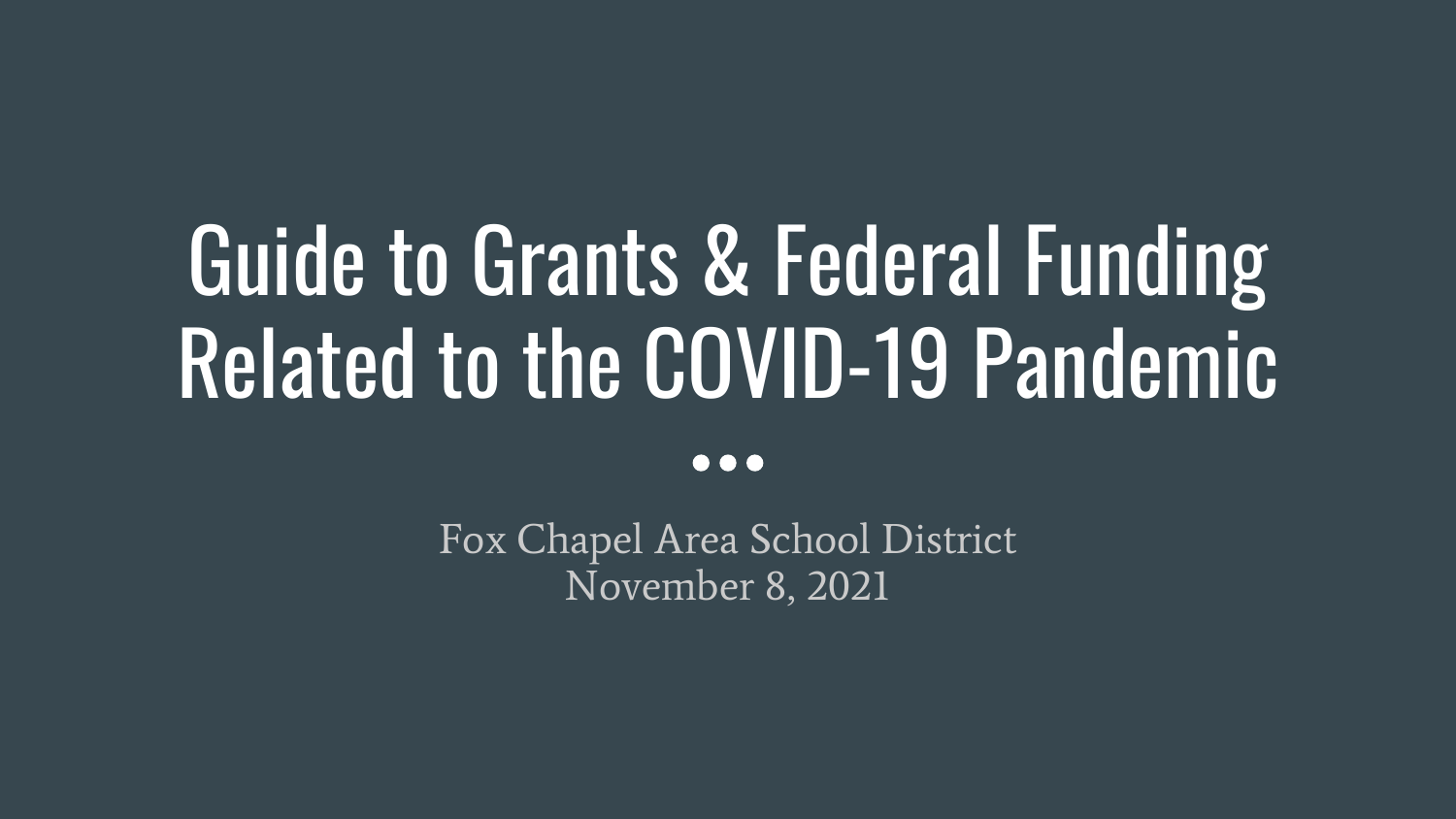### Grants & Federal Funding Related to the COVID-19 Pandemic

- There were multiple federal funding sources available to school districts made available to support schools during the COVID-19 pandemic and recovery.
- Funding sources had different requirements but often overlapped, meaning they were available at the same time and could often be used for the same or similar purposes.
- Information and, often, requirements are continuing to emerge for funding sources. Therefore, the use of federal funds continues to be a fluid process.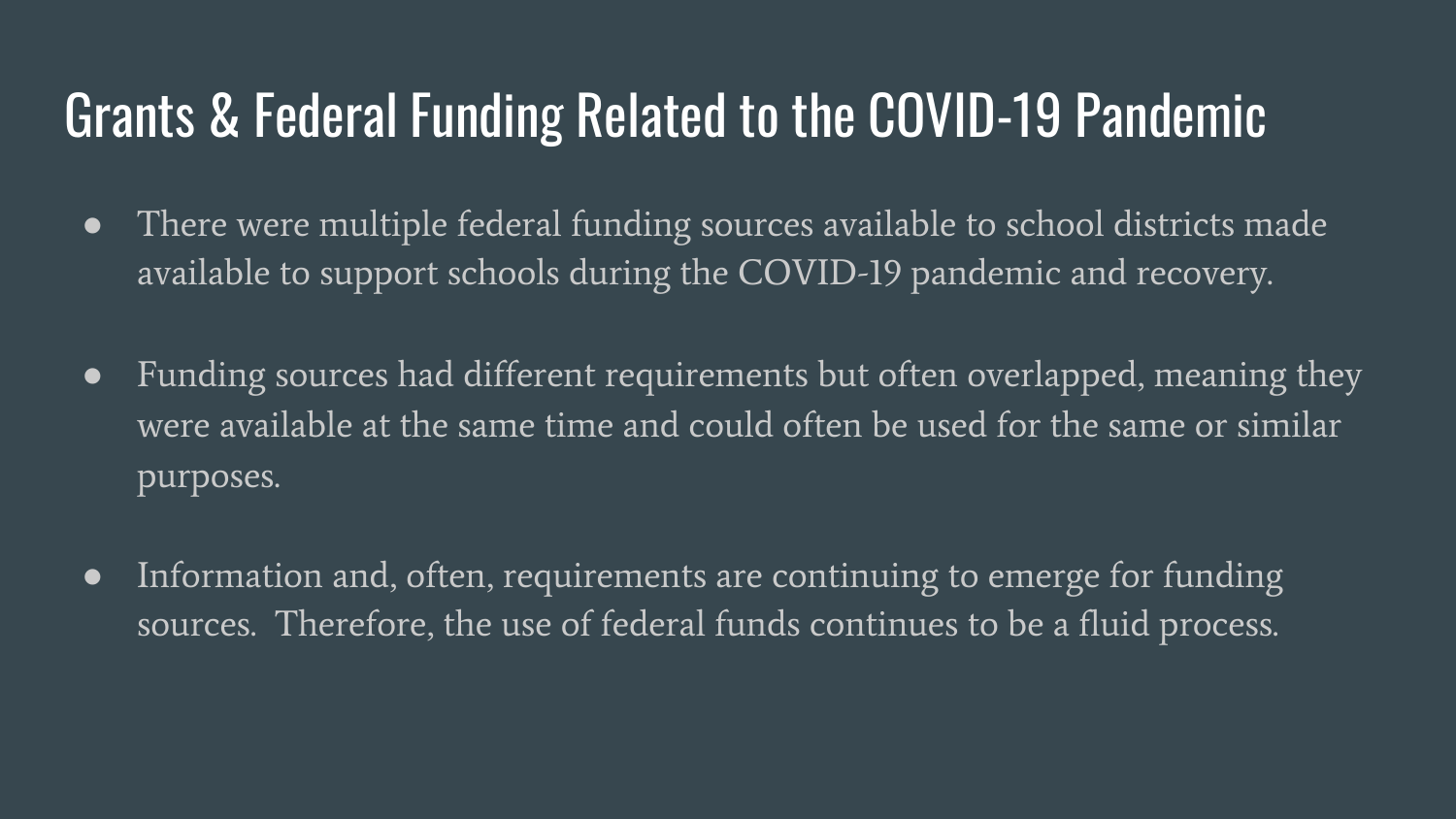### Federal Funding Sources Related to COVID-19

- Pennsylvania Commission on Crime and Delinquency (PCCD)
- Elementary and Secondary School Emergency Relief Fund (ESSER I)
- Elementary and Secondary School Emergency Relief Fund (ESSER II)
- American Rescue Plan Elementary and Secondary School Emergency Relief Fund (ARP – ESSER III)
- Emergency Connectivity Fund (ECF)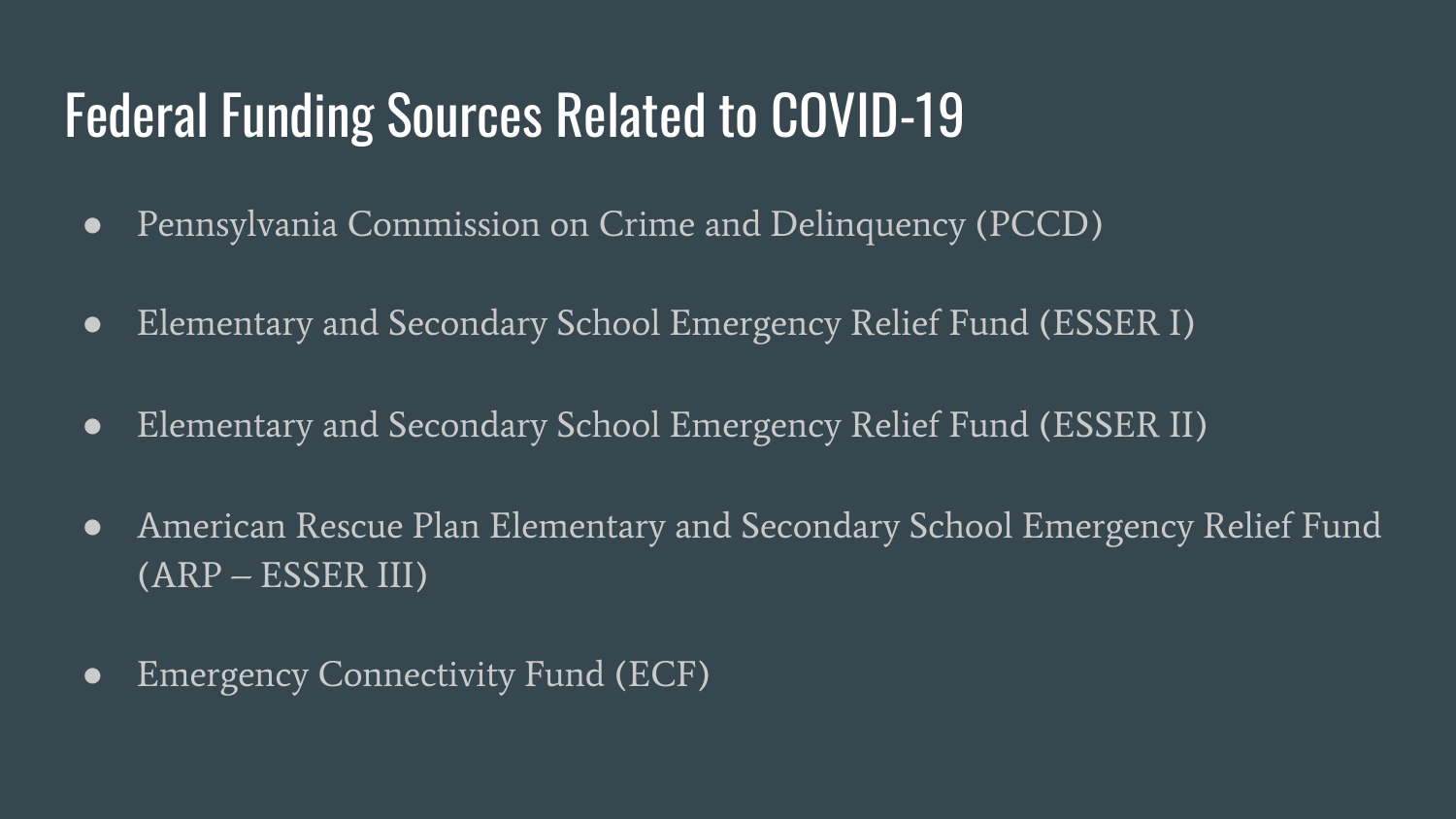### Using Federal Funding Sources Related to COVID-19

- Some of the first federal funding sources were designed for and used for emergency needs in 2020.
- The next set of funding sources were designed for and used for continuing needs in 2020, 2021, and 2022.
- Over the summer, federal funding sources emerged specifically dedicated to technology and connectivity.
- An additional funding source, the American Rescue Plan (ESSER III), includes requirements for set-asides and will be used for longer-term recovery in 2022, 2023, 2024.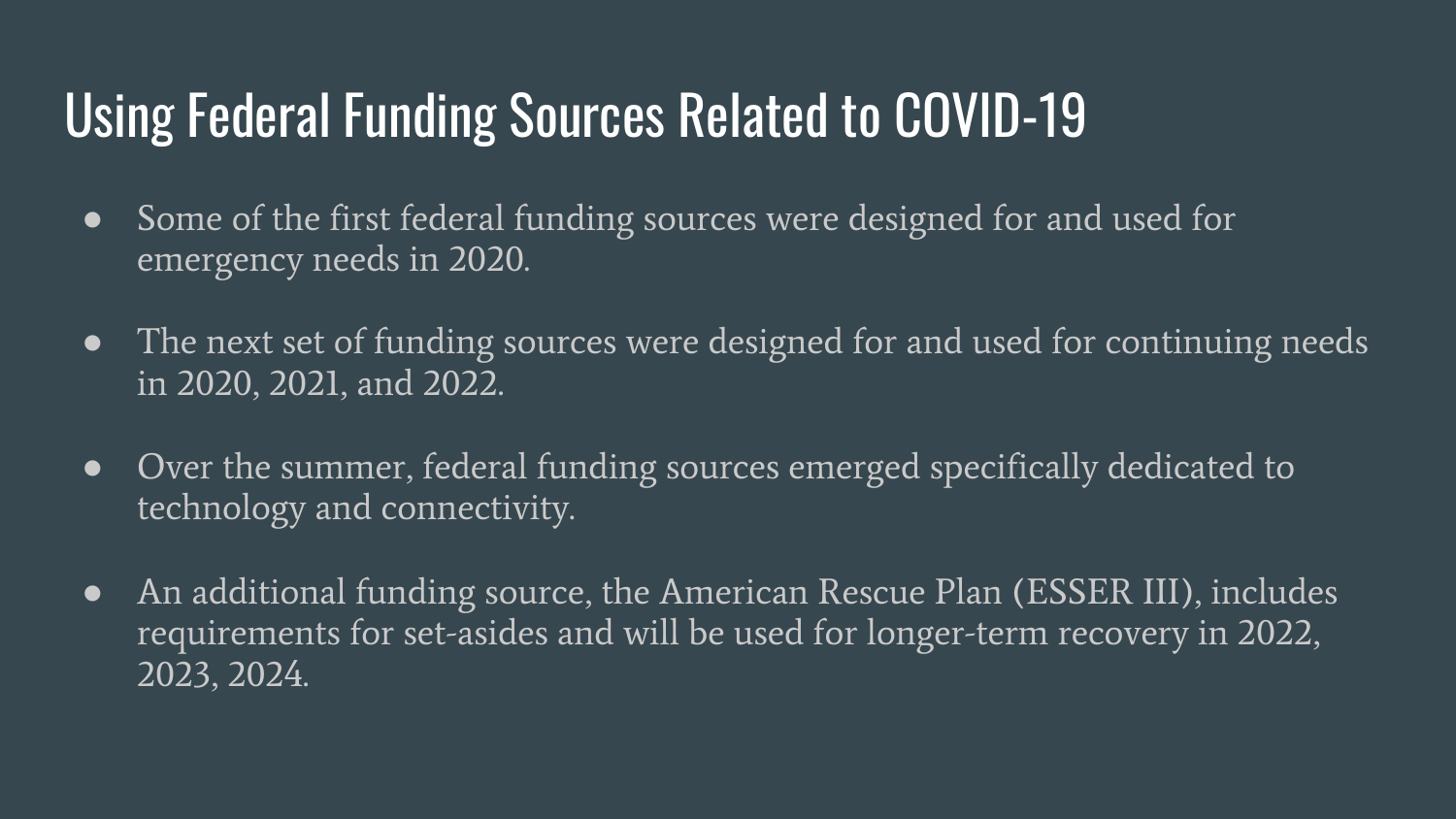### FCASD Federal COVID-19 Funding Spending Areas

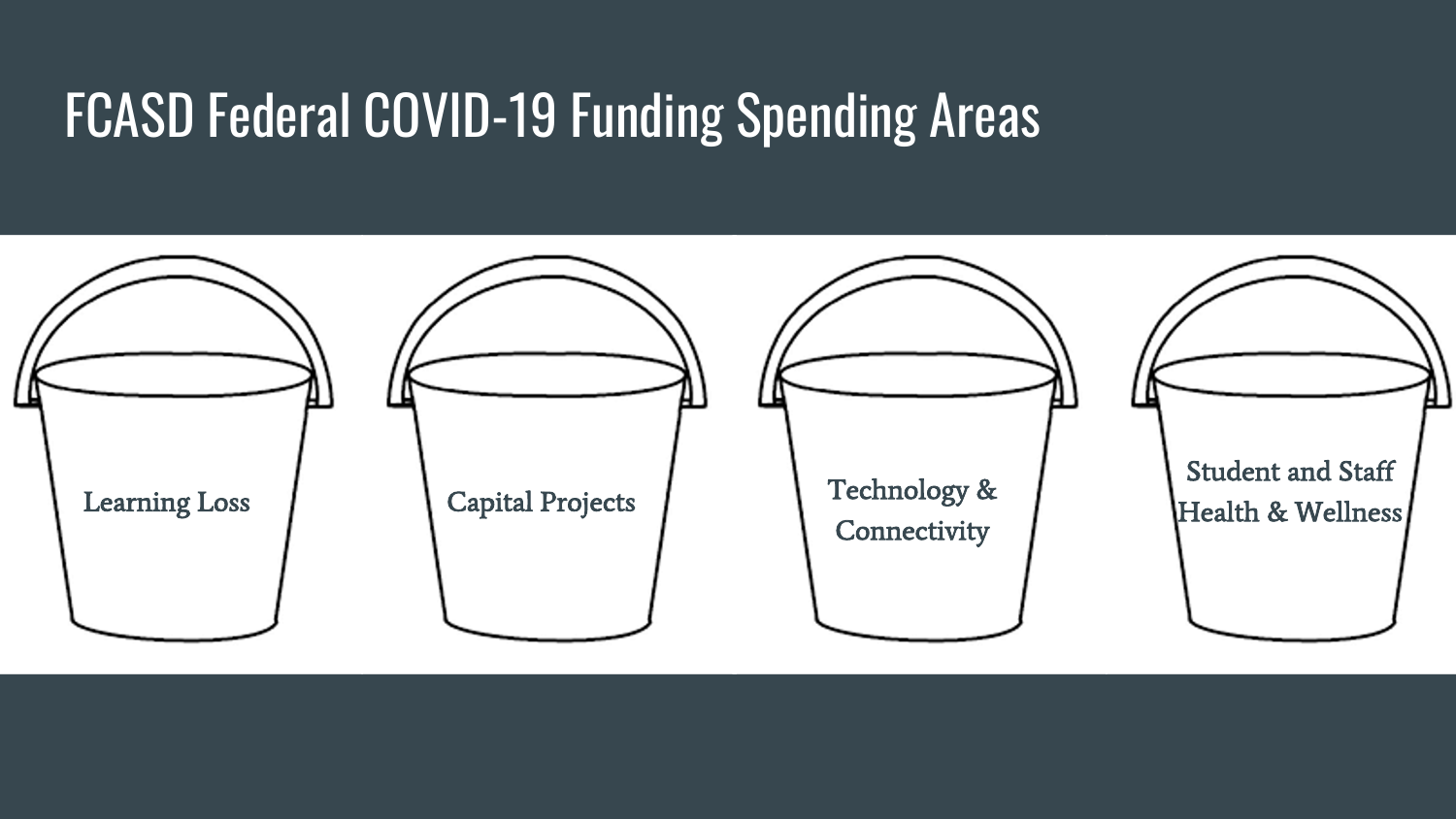# Federal funding sources related to the COVID-19 pandemic are temporary funding sources.

There is no expectation that school districts will receive similar funds in the future.

As a result, the district plans to use funds in ways that avoid future funding cliffs.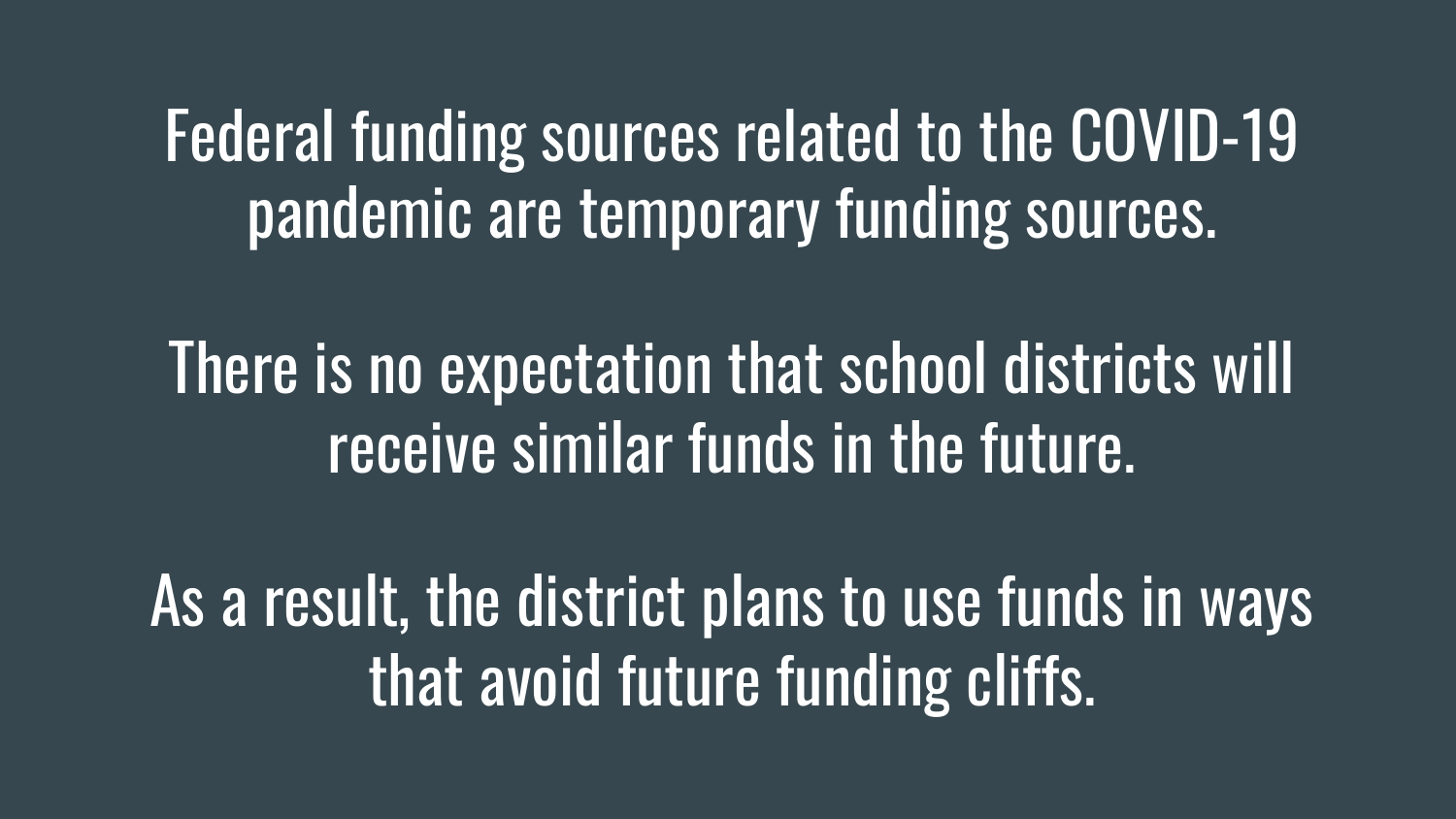# Grants and Federal Funding - PCCD

Pennsylvania Commission on Crime and Delinquency (PCCD) = \$277,372 & \$112,549 Nonpublic share  $= $3,564$ 

Funded Through: ESSER I, ESSER II, CRRSA Act (Coronavirus Response & Relief Supplemental Appropriations Act)

#### Allowable Components:

- Purchasing of cleaning/sanitizing products
- Training of staff on sanitation and minimizing the spread of infectious diseases
- Purchasing of equipment (PPE, thermometers, etc.),
- Modification of schools for social distancing
- Providing mental health supports for students impacted by the COVID-19 pandemic
- Purchasing educational technology to ensure the continuity of education
- Other health and safety programs, items or services necessary to address the COVID-19 emergency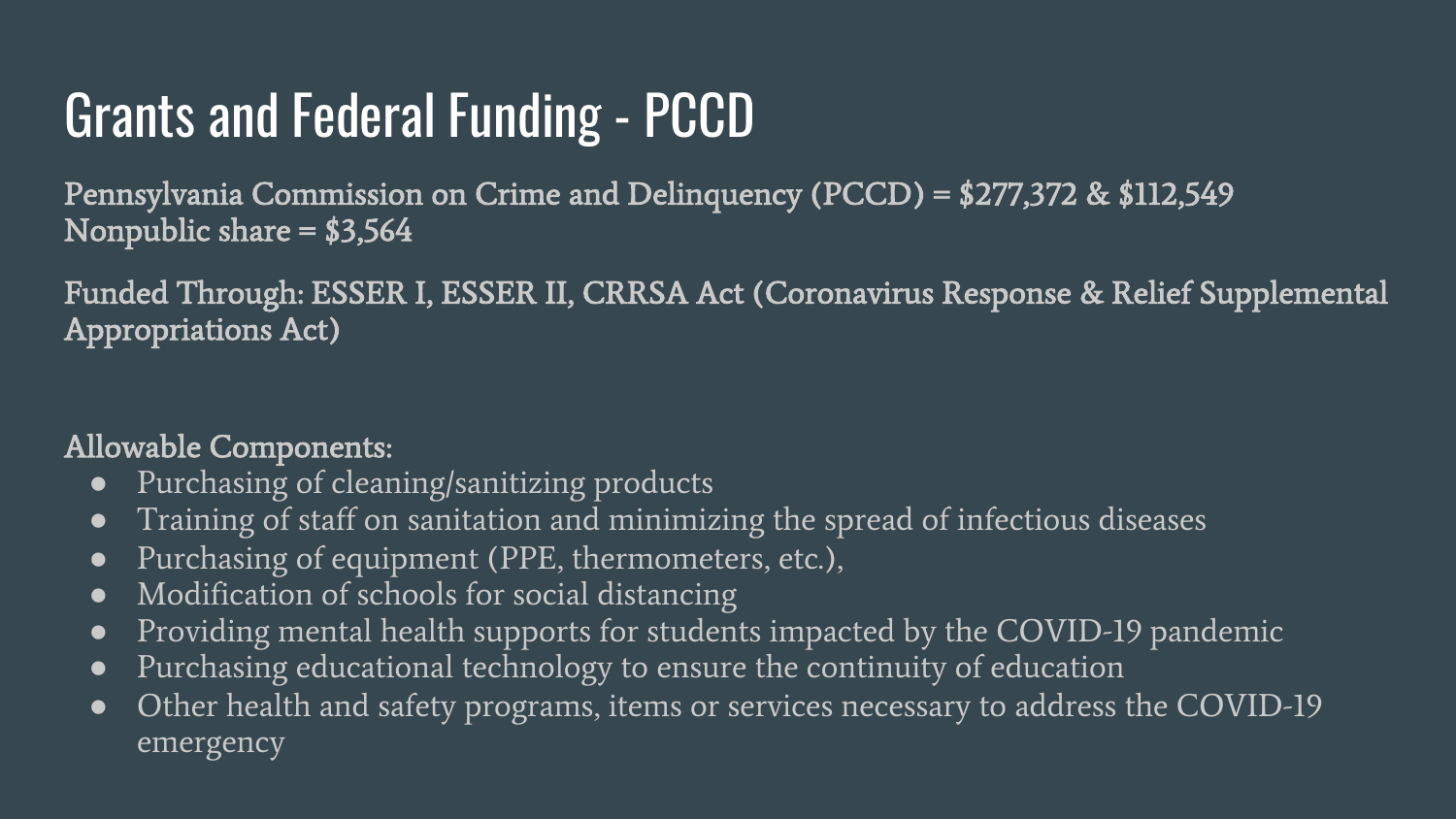# Grants and Federal Funding - PCCD

Pennsylvania Commission on Crime and Delinquency (PCCD) = \$277,372 & \$112,549 Nonpublic share  $= $3,564$ 

Funded Through: ESSER II, CRRSA Act (Coronavirus Response & Relief Supplemental Appropriations Act)

#### Fox Chapel Area Uses:

- Cleaning supplies (wipes, disinfectants, towels, air filters)
- COVID specific supplies (masks, PPE, facial tissues, thermometers, hand sanitizer)
- Technology (devices, remote learning platforms, additional firewall protection, TechEd Lab equipment)
- Health & Behavioral Screening Tools (Ruvna & PASS)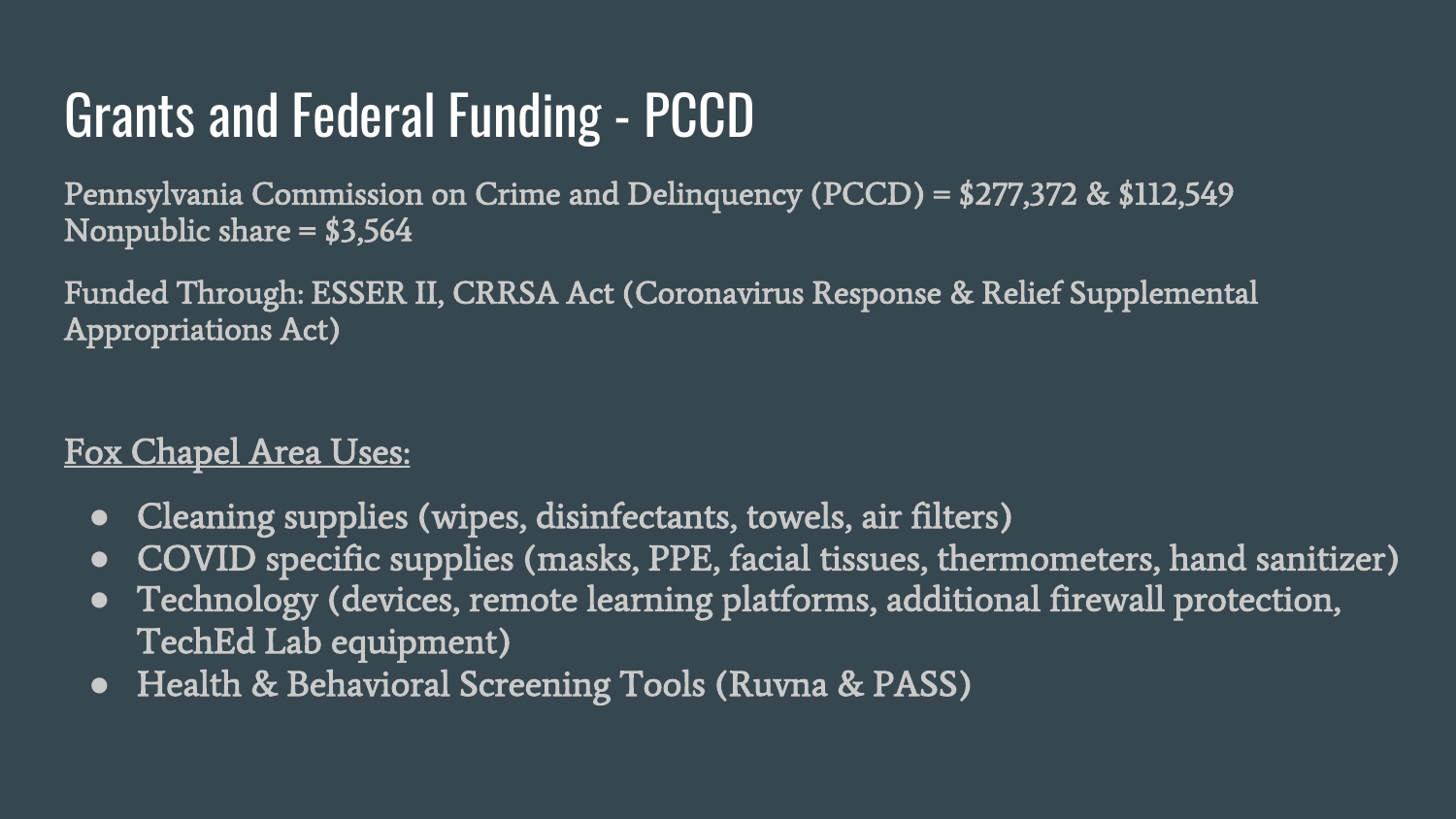# Grants and Federal Funding – ESSER I

Elementary and Secondary School Emergency Relief Fund (ESSER I) = \$337,345 Nonpublic share = \$11,174

Funded Through: Coronavirus Aid, Relief, and Economic Security (CARES) Act

#### Allowable Components:

- Coordinate district and school response efforts to COVID-19
- Address the needs of specific populations of students
- Professional development for staff to minimize the spread of infectious disease
- Purchasing of cleaning/sanitizing products
- Plan for and coordinate operations during long-term closures
- Purchase educational technology for students
- Provide staff and student mental health services and supports
- Plan and implement summer learning and supplemental afterschool programs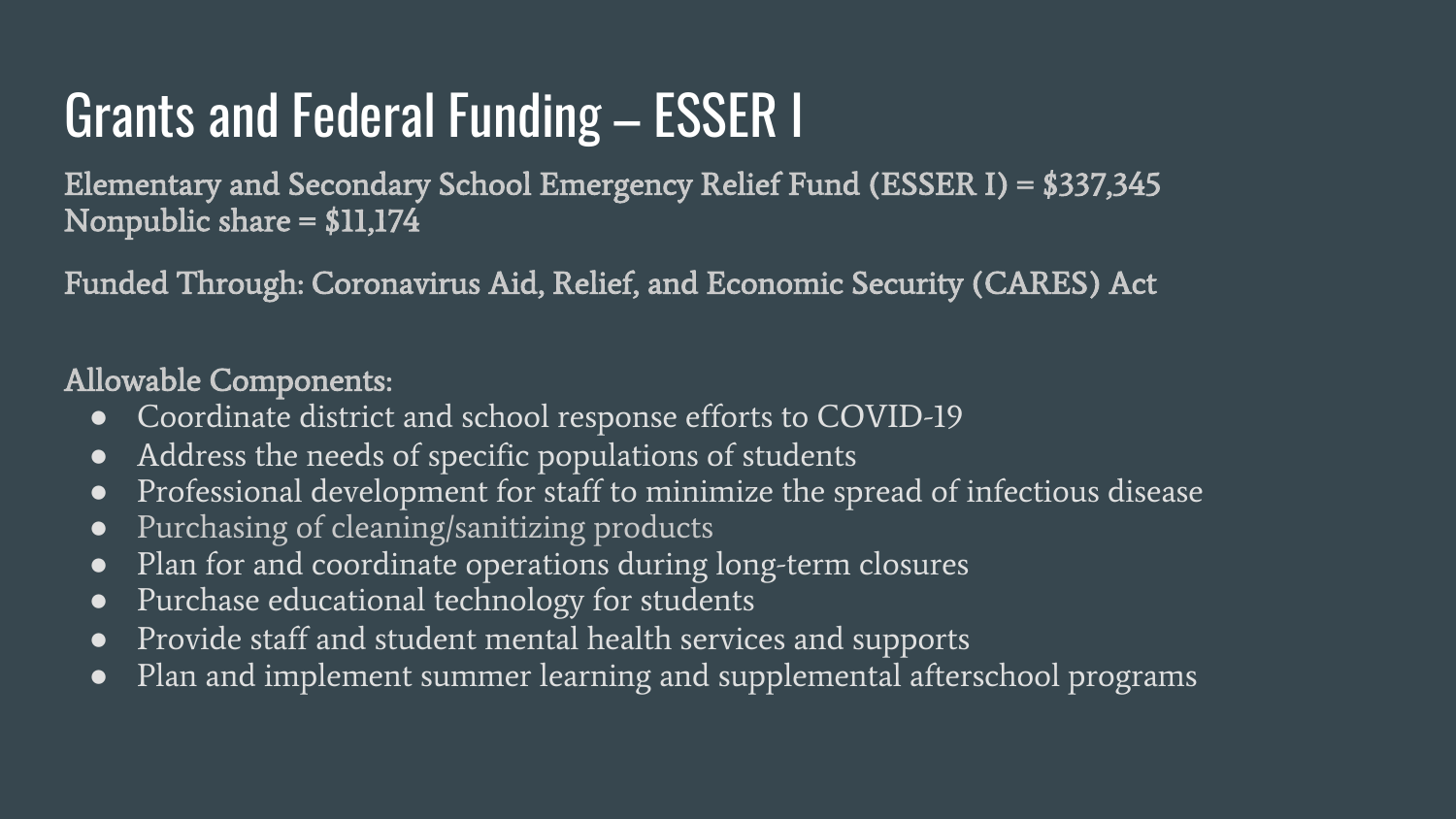# Grants and Federal Funding – ESSER I

Elementary and Secondary School Emergency Relief Fund (ESSER I) = \$337,345 Nonpublic share = \$11,174

Funded Through: Coronavirus Aid, Relief, and Economic Security (CARES) Act

#### Fox Chapel Area Uses:

- Salaries & benefits for Summer Learning Academy for 2020-2021
- Technology and technology supplies (iPads, cases, accessories, additional online learning software fees)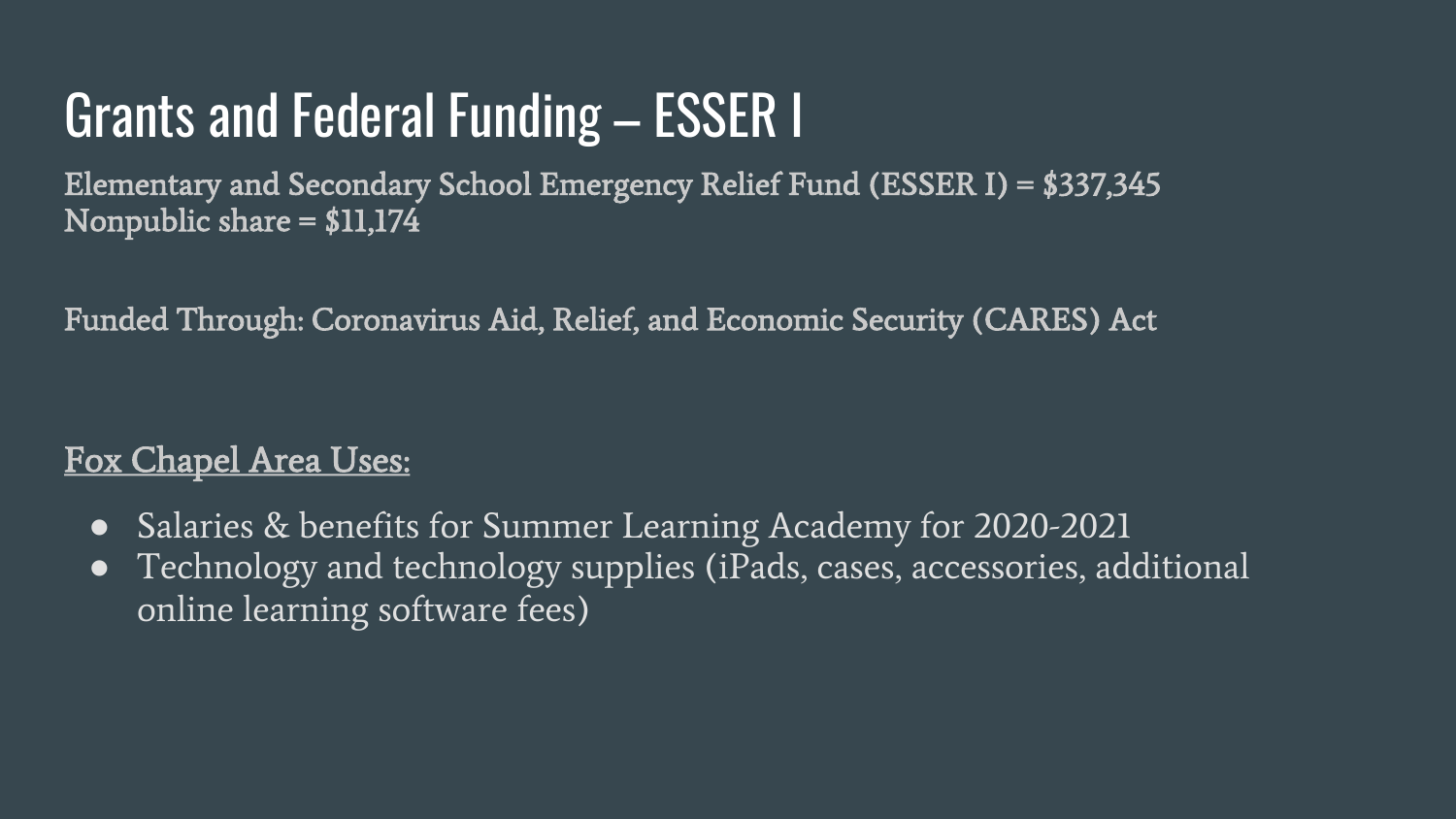# Grants and Federal Funding – ESSER II

Elementary and Secondary School Emergency Relief Fund (ESSER II) = \$1,548,074

Funded Through: CRRSA Act (Coronavirus Response & Relief Supplemental Appropriations Act)

#### Allowable Components:

- Addressing learning loss among students
- Making school facility repairs and improvements to enable operation of schools to reduce risk of virus transmission
- Inspecting, testing, repairing, and other projects to improve the indoor air quality in school facilities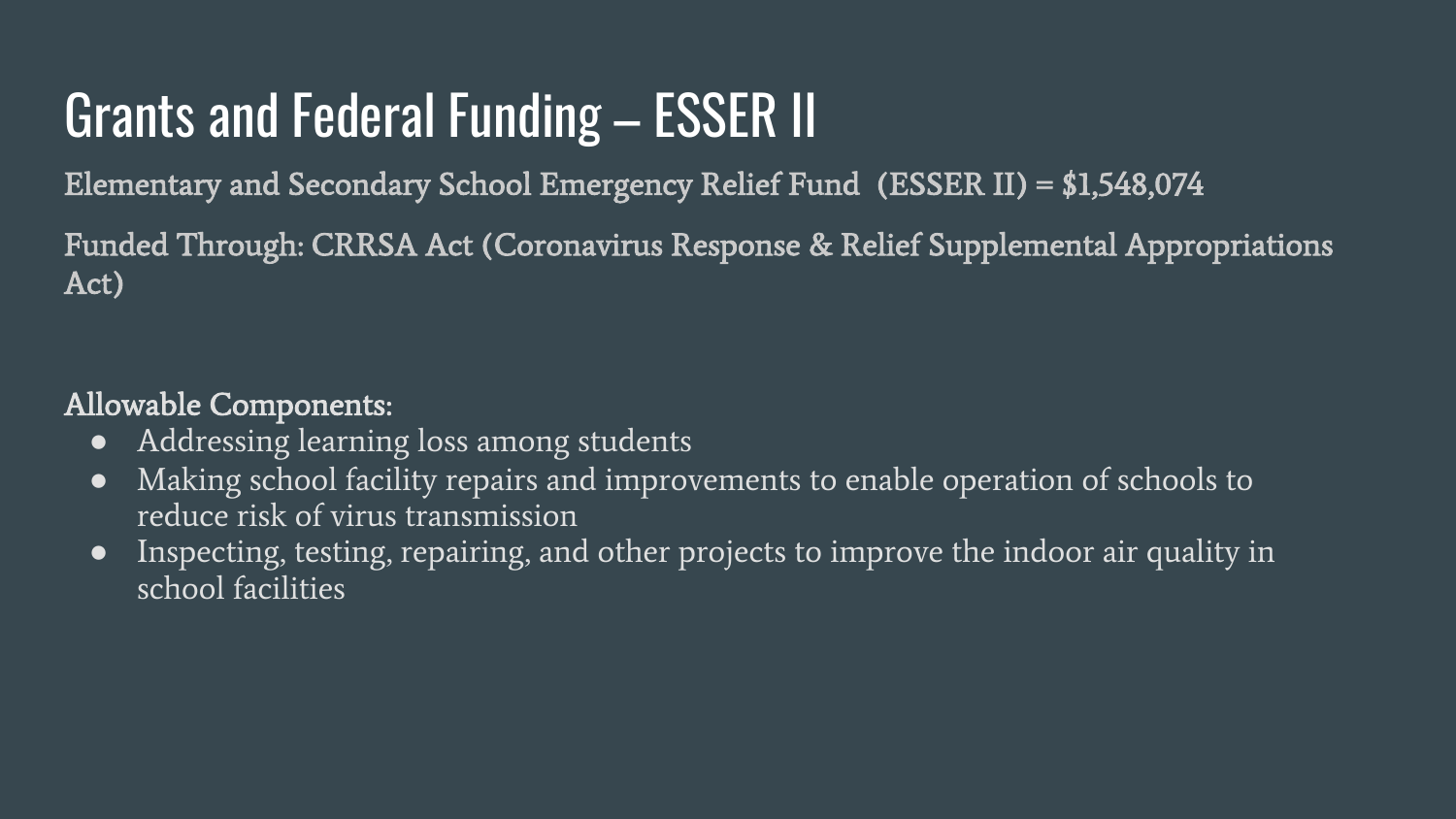# Grants and Federal Funding – ESSER II

Elementary and Secondary School Emergency Relief Fund (ESSER II) = \$1,548,074

Funded Through: CRRSA Act (Coronavirus Response & Relief Supplemental Appropriations Act)

#### Fox Chapel Area Uses:

- Summer Learning Academy 2021-2022
- COVID related supplies (PPE, masks, sanitizer, face shields, water bottle fillers, bottled water, PPE gowns)
- Legionella testing & fees
- Storage trailer rentals
- Additional licenses for remote learning platforms  $\&$  software license fees
- Allowable budgeted HVAC project and construction project
- Assessment tools (PASS & Level Data Services)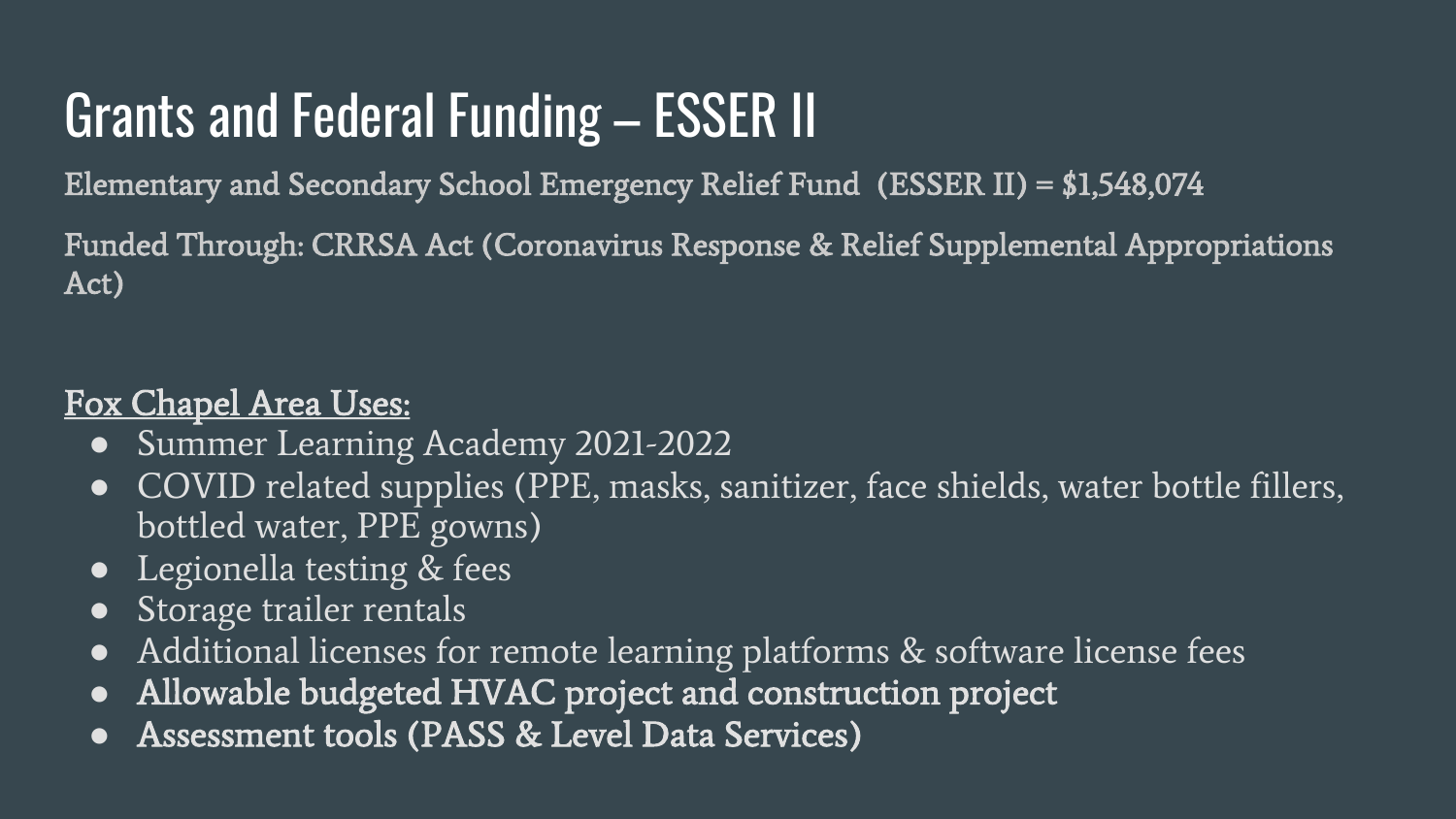# Grants and Federal Funding – ARP/ESSER III

American Rescue Plan Elementary and Secondary School Emergency Relief (ARP/ESSER III) = \$3,133,129

Funded Through: American Rescue Plan Elementary and Secondary School Emergency Relief (ARP ESSER) Fund

#### Allowable Components:

- Broad array of programs including extending the school day or year, mental health supports, professional training
- Undertaking priority school facility repairs and improvements

Required Components:

- Address learning loss through evidence-based interventions
- Provide summer learning or summer enrichment, extended day, comprehensive afterschool programs, or extended school year programs, specifically targeting historically underperforming students
- Student and staff support
- Reading support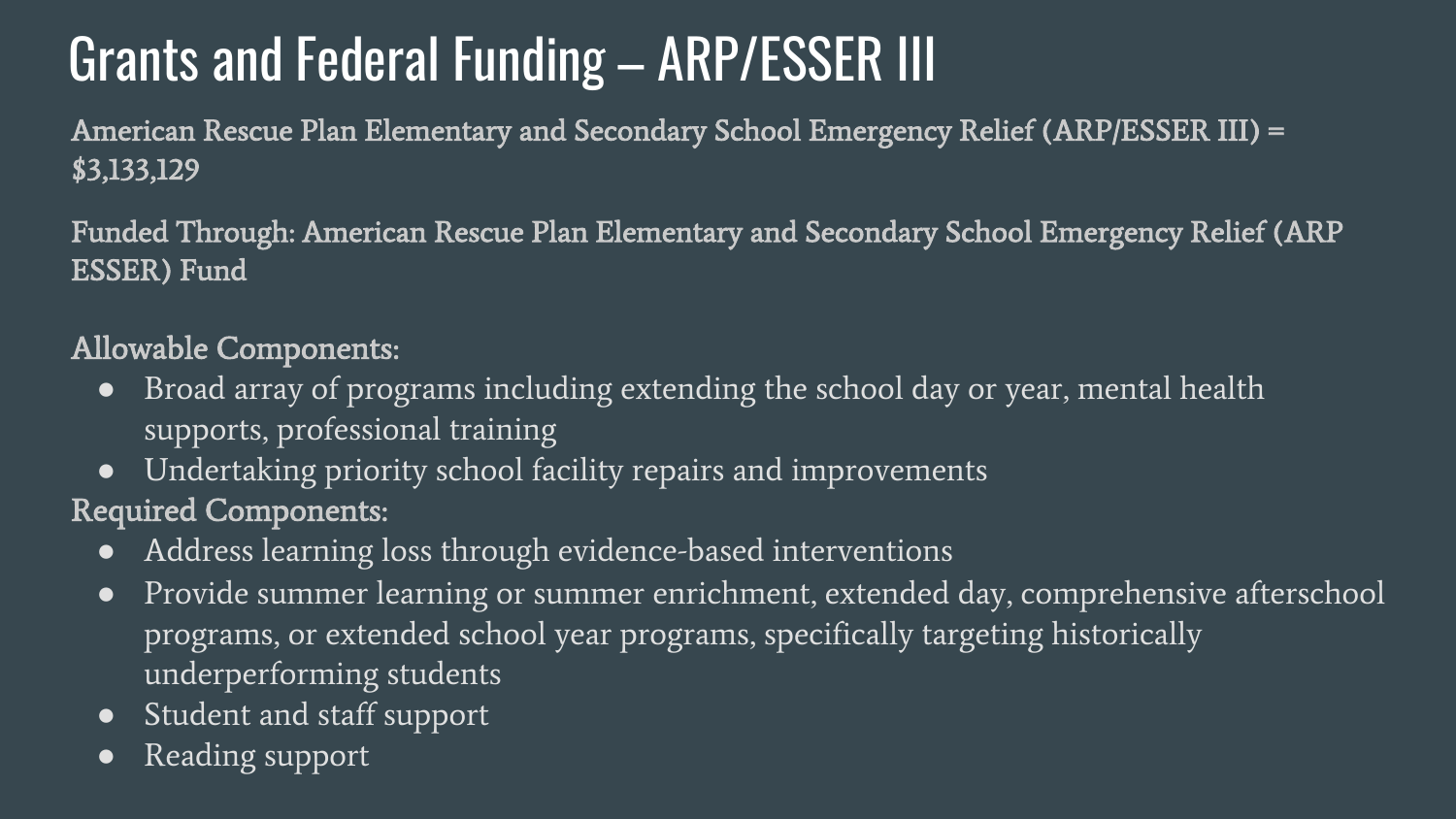# Grants and Federal Funding - ECF

Emergency Connectivity Fund (ECF)

Funded Through American Rescue Plan Elementary and Secondary School Emergency Relief (ARP ESSER) Fund

Allowable Components:

- Mobile devices only for staff and students
- Filtered Wi-Fi hotspots for those who have no access

\*Most Restrictive Funding Source - Two Rounds of Funding

- Round I Award Date: 9/24/2021
	- Impacted working ESSER II considerations and ARP ESSER III considerations
	- Impacted previously submitted PCCD 35449 Award
	- Impacted 2022/2023 budget predictions
- Round II Award Date: TBD
	- Would impact 2022/2023 budget predictions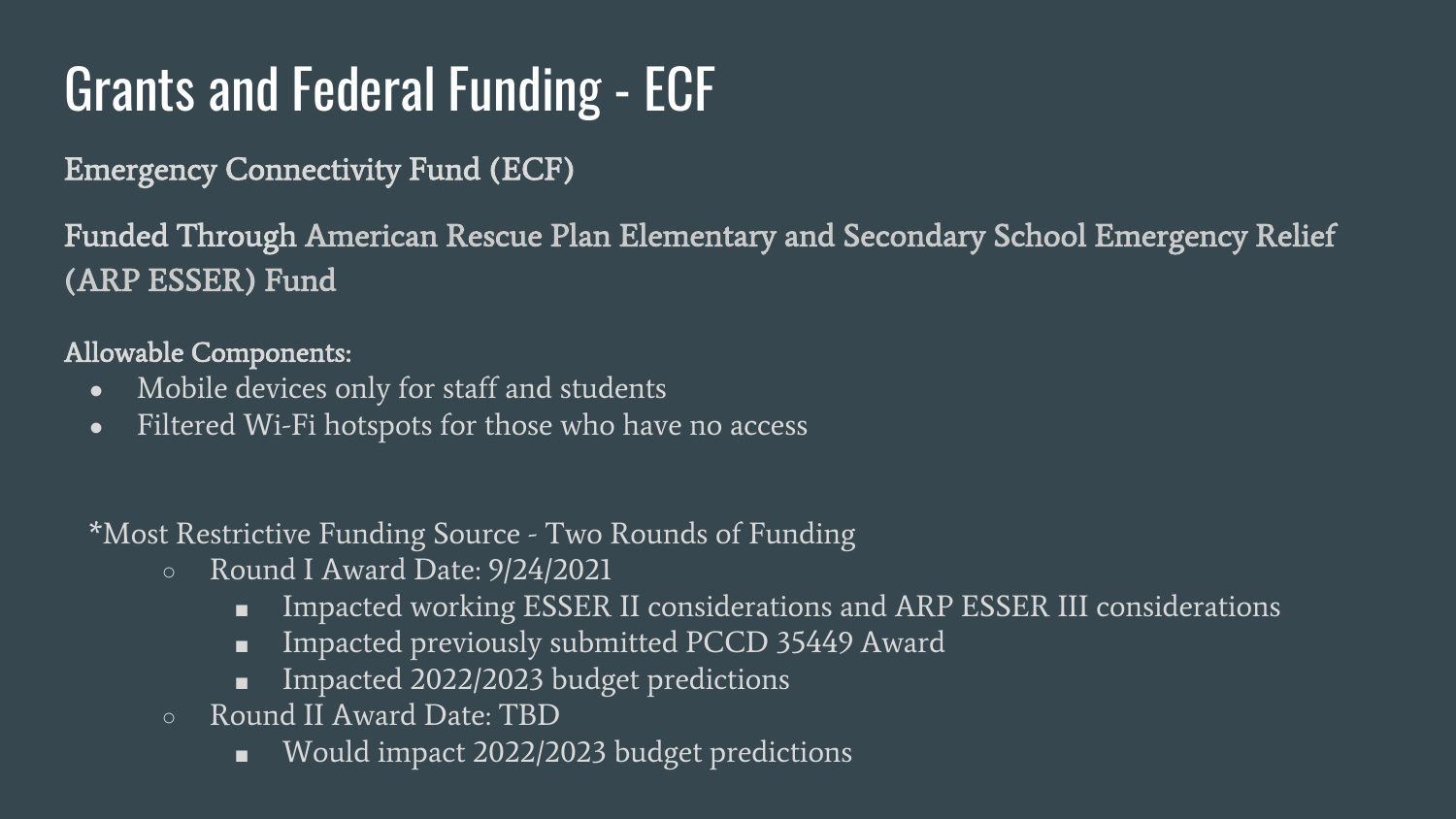### FCASD Federal COVID-19 Funding Spending Areas - ESSER III

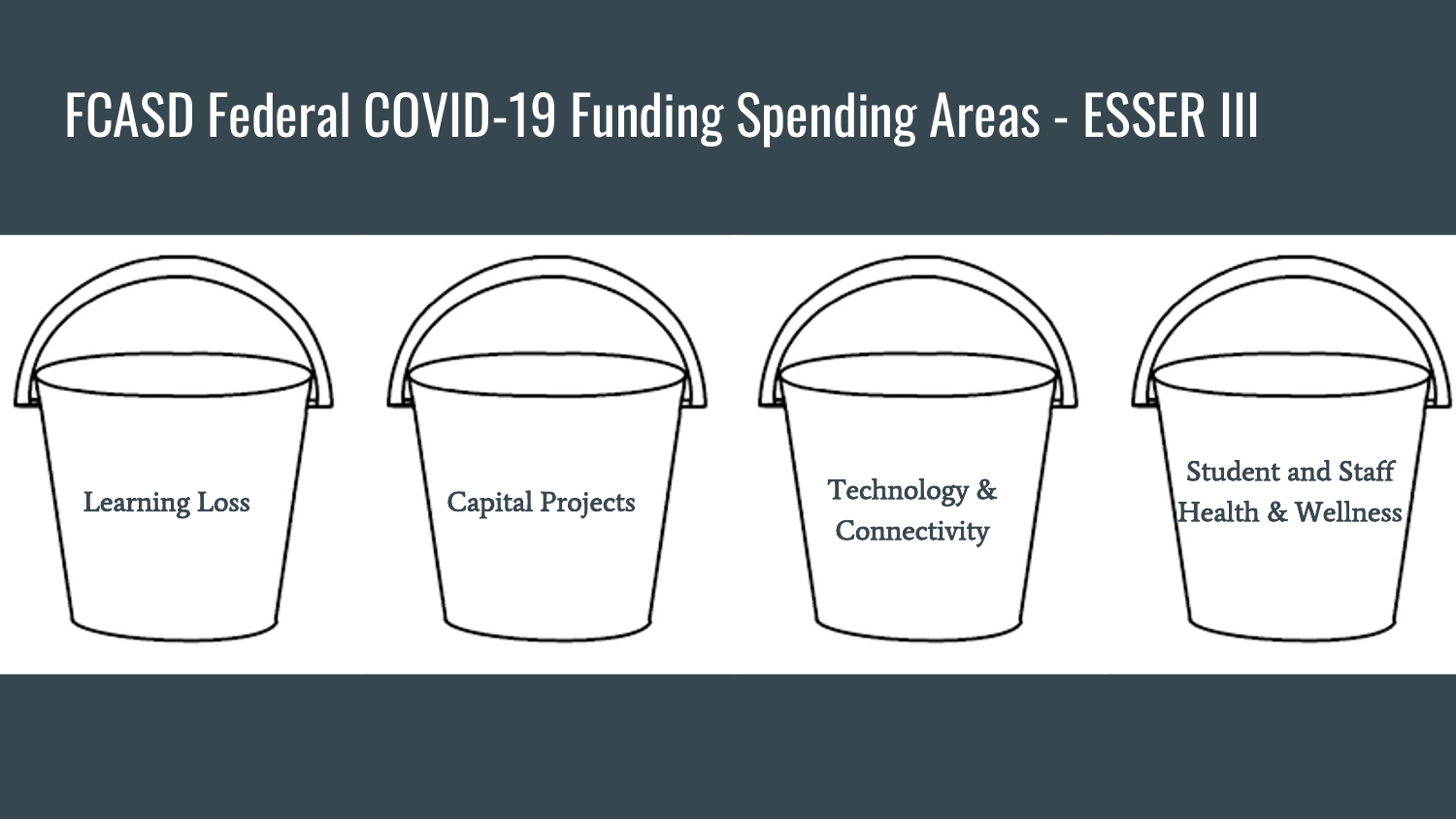

Summer Learning Academy

Extra Innings After School Intervention Program

Professional Development to Support the Academic and Mental Health Needs of Students

Core Aligned Curricular Materials

Instructional Support, Including Resources for Academic Intervention and Enrichment to Support Tier I, II, and III Supports in Math and Reading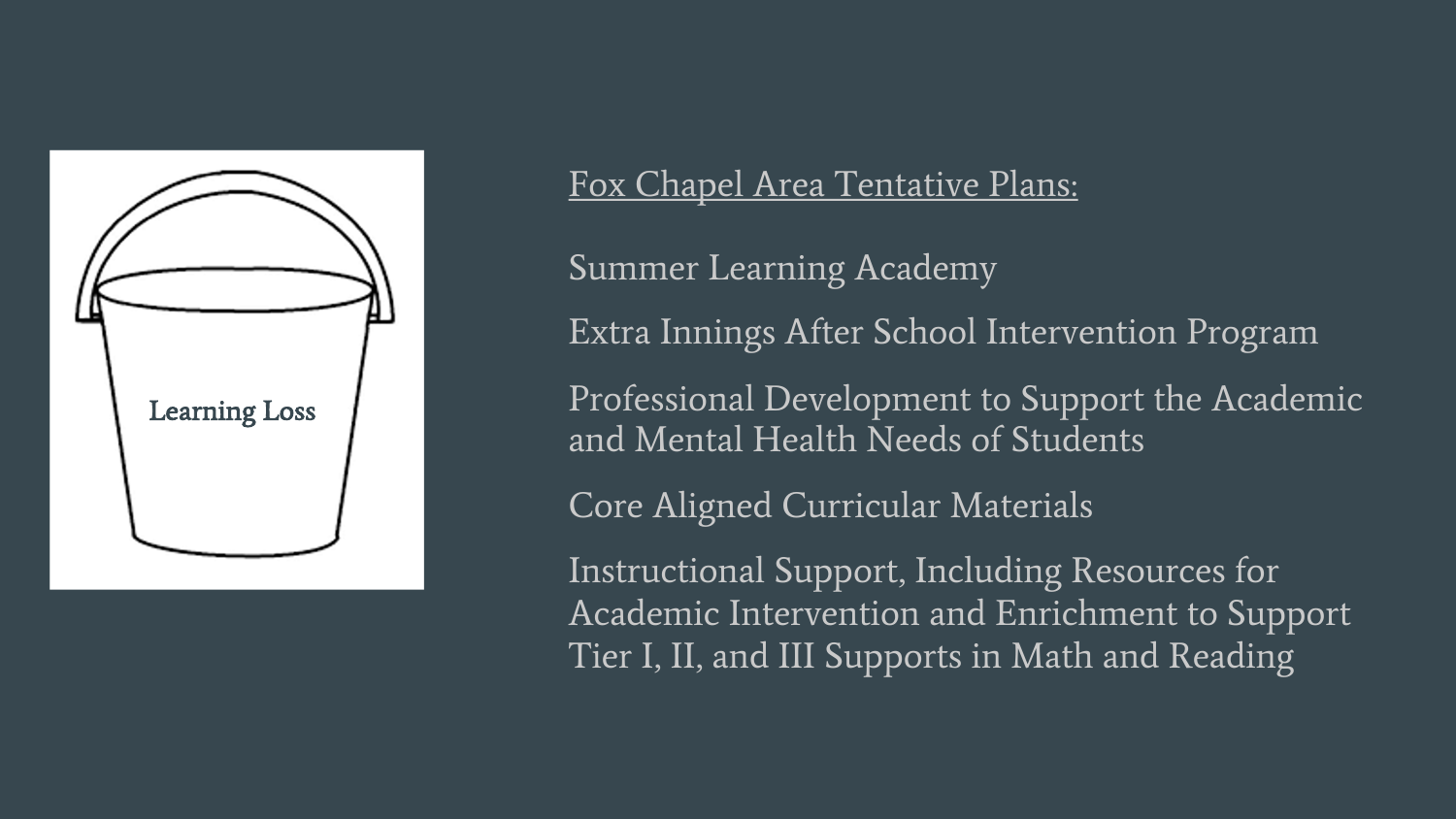

Window Encasement and Air Circulation Project Other capital projects, if allowable Capital Projects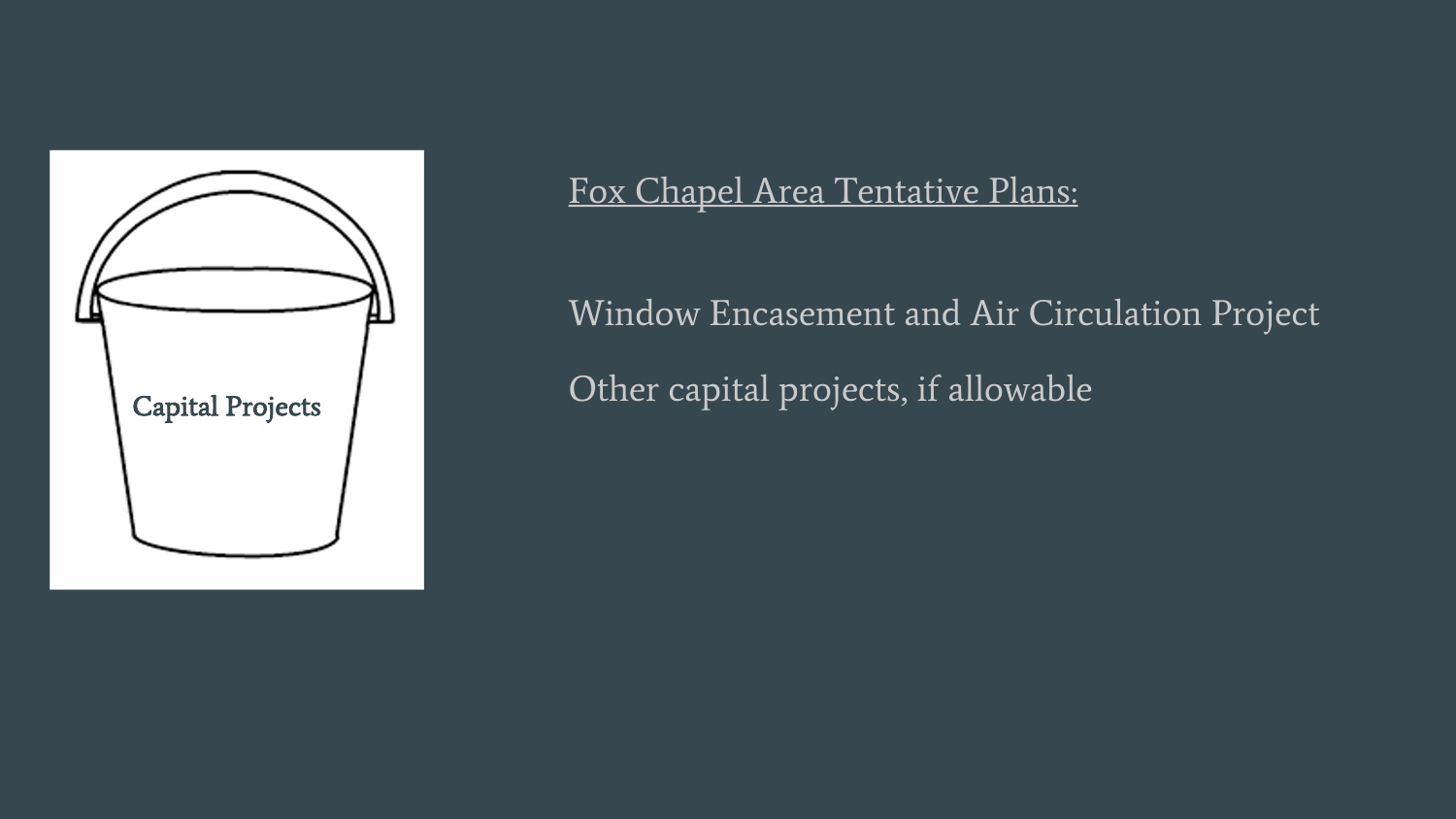

High School and Middle School Lab Replacements Staff Device Rotations\* Content Specific Device Replacement\* Interactive Displays for Classrooms

\*ECF Funding will supplant purchase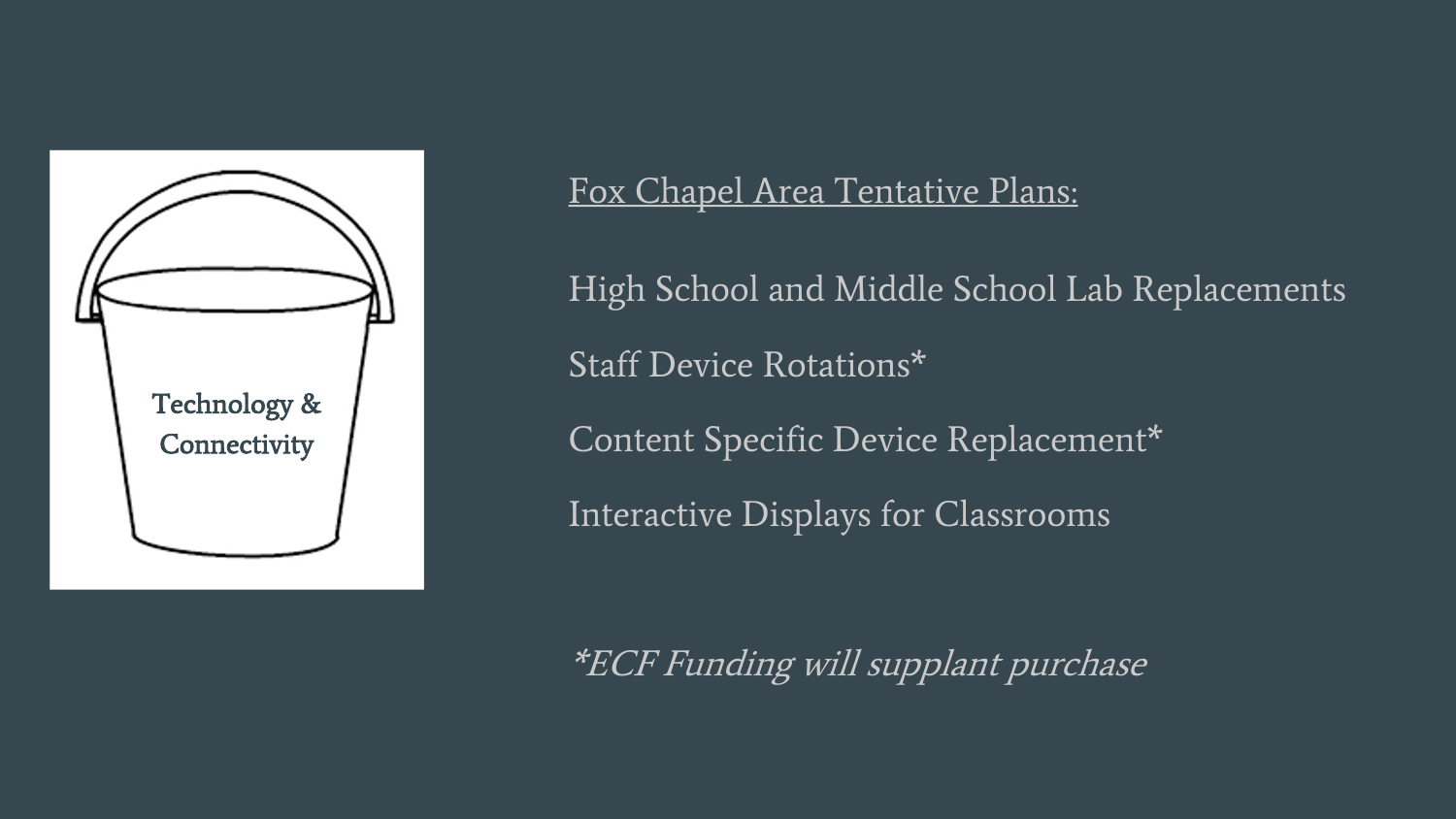

Pupil Attitudes to School and Self (PASS Survey) Staff Professional Development to support students PPE and School Nurse Supplies Mindfulness and Stress-management Resources for Students and Staff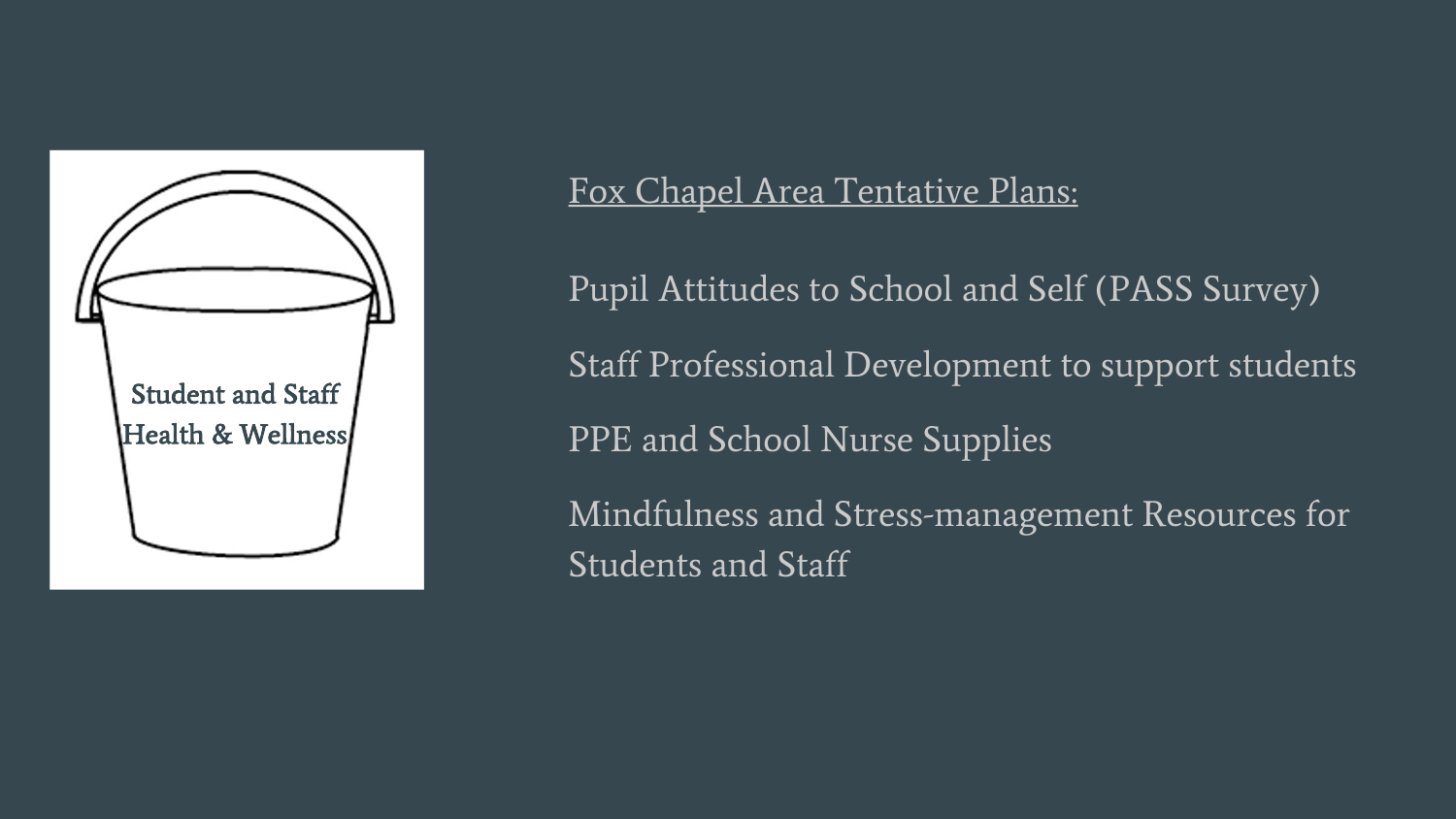### Community Input for ESSER III

• The Fox Chapel Area School District purposefully planned to use these funds through 2024, thus has purposefully delayed application for them.

• The district will continue to gather information regarding student data to inform needs for students. This data is expected to evolve as the needs of our students shift in the next two years.

• The district will continue to work with staff members to understand needs so that funds may be applied in helpful ways and as intended by the funding stream.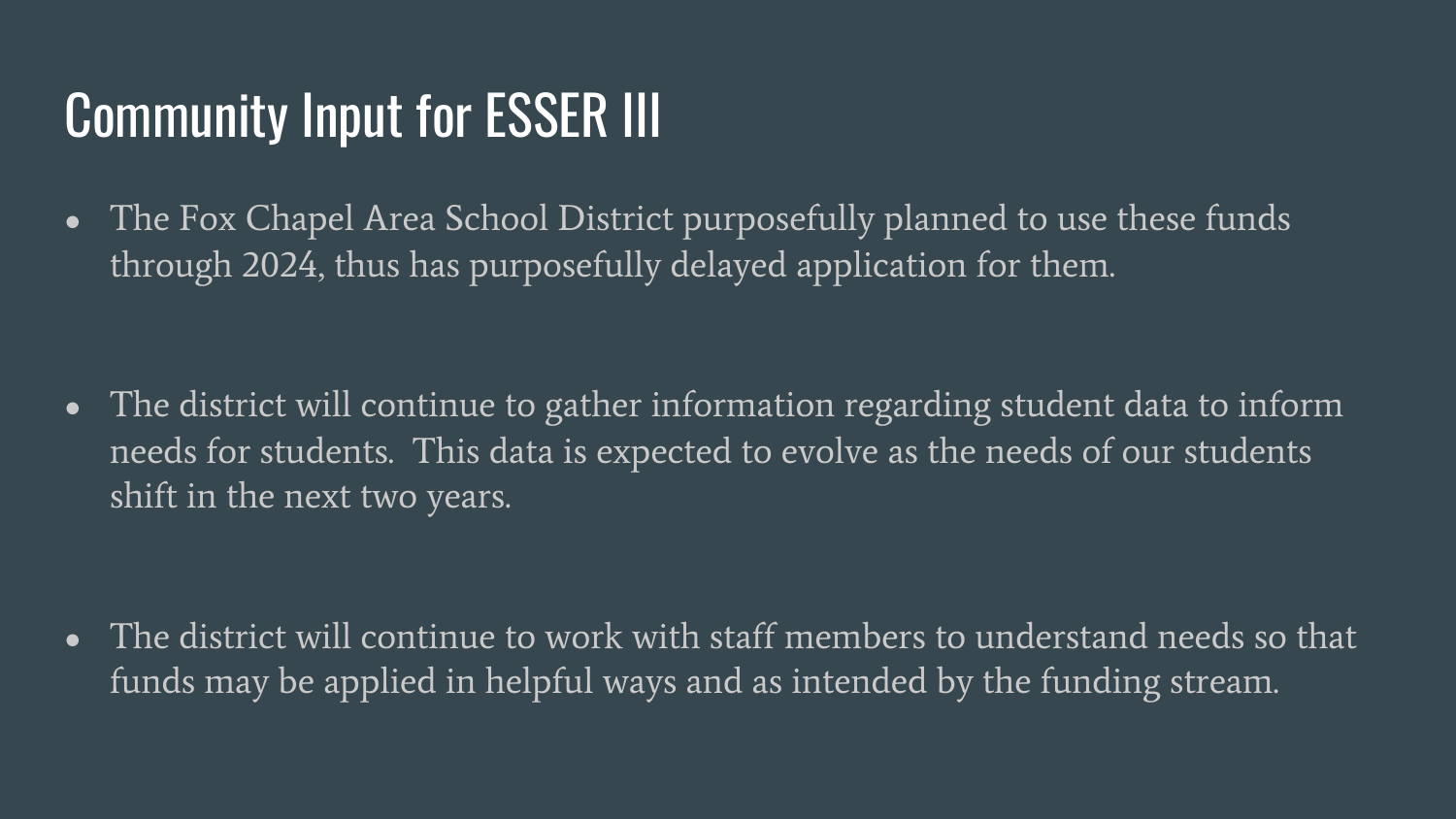### Community Input for ESSER III

• The district will continue to include items on board committee agendas and board meeting agendas for public comment.

• When looking at a particular need, product, or service, the district will engage teams of individuals to share input (such as for curricular materials, student programming, capital projects, etc.).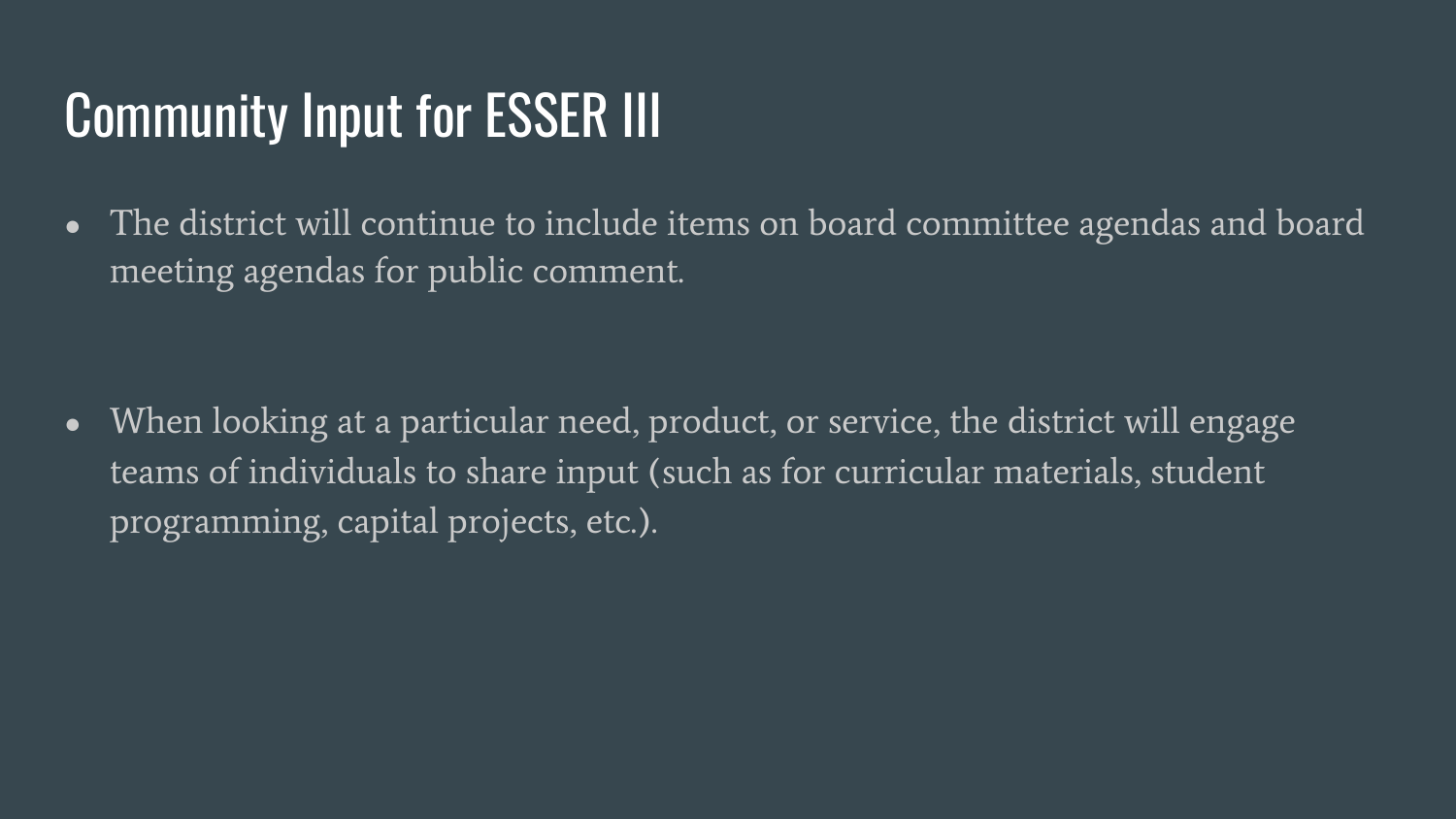### Community Input for ESSER III

• Additionally, members of the Fox Chapel Area community can email ESSER3input@fcasd.edu to provide input and share ideas or thoughts to a district in using its ARP ESSER III funds in the allotted areas of learning loss capital projects, connectivity and technology, and student and staff health wellness.